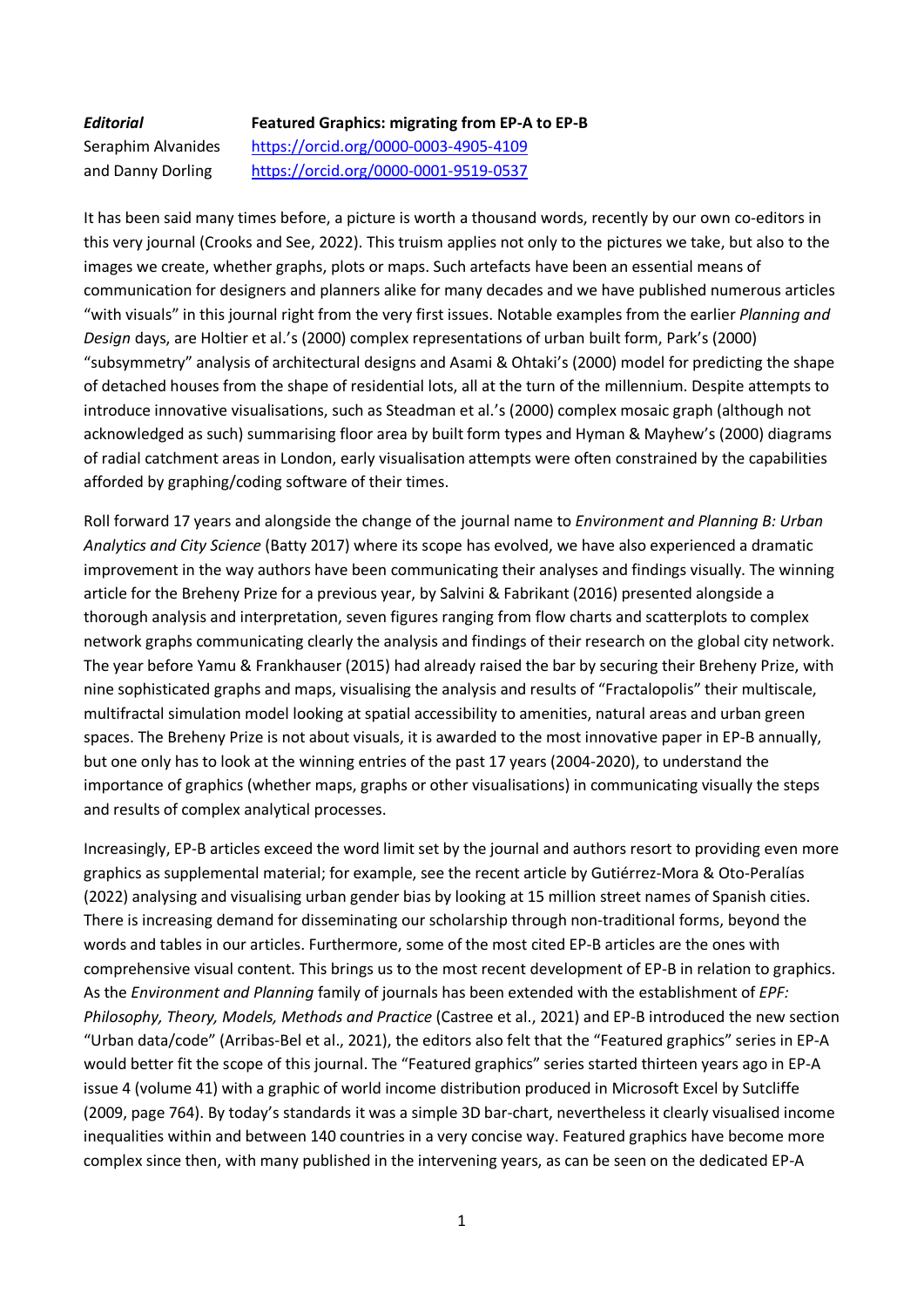website. Starting with issue 4 (2022), "Featured graphics" have migrated from EP-A to EP-B partly because of an increasingly stronger emphasis on graphics in papers submitted to urban analytics and city science.

In the current EP-B issue, we are publishing three excellent examples from different parts of the world utilising a variety of datasets, at different scales and with unique perspectives of what "graphics" are. Gu & Xu (2022) present a diachronic visualisation of China's internal migration patterns at the country, region and province level simultaneously. They achieve this through an innovative repurposing and expansion of the Voronoi-based Kaleidoscope diagram developed by the German Federal Statistical Office (2022) for monitoring price trends of goods and services. Taylor & Archer (2022) are visualising the representational "clout" of American States at the US Senate through a conventional map, a demographic cartogram and a simple, but effective textual cartogram with the letter size varying in relation to the representational power of each State on the Senate. Xu et al. (2022) utilise a 3D pedestrian network for the whole of Hong Kong to compare the 500-m walking coverage area with the 10-min walking distance area around 90 metro stations; their panel of 15x6 mini-maps (one per metro station) is mesmerising in its visual brevity.

The three short articles published as "Featured graphics" in this issue provide excellent examples of what we are looking for in future submissions. Potential authors should remember that featured graphics are principally about the graphic, very broadly defined. The graphic(s) should be largely self-explanatory, interesting to a wide audience, and ideally novel in design. We understand that it is impossible for all new graphics to be novel and strikingly different from their predecessors, but it is always possible to aim for brevity in the text that describes each graphic. Our own experience suggests that similar graphics by different people are hardly ever the same: individual creativity always finds a way to manifest itself, as the three published examples demonstrate. However, for the section to be successful, it is essential to reference properly and fully the original sources of inspiration (whether publications, websites or code repositories) as the authors in the current issue have done.

"Featured graphics" are usually in colour, but they do not always need to be. For submissions in colour the authors should remember that some readers may be red-green colour blind and even unaware of this; if in doubt, please consult the excellent ColorBrewer (Brewer 2022). Graphic designers should also assume that the reader of the graphic could be from anywhere in the world, may well not know the area being mapped, graphed or otherwise visually depicted and may well not be familiar with the subject matter of the graphic. It would be helpful if authors could try to include a single Figure in their featured graphic, for example by combining graphics in innovative ways, as two of the three contributions published in this issue effectively demonstrate (Gu & Xu, 2022 and Xu et al., 2022). An accompanying text, ideally of no more than four hundred words should be included, although it can be shorter. The text should explain why the graphic was produced, the data sources and software used as well as the necessary references. We receive many graphics submissions every month, so it is only worth submitting work that is striking and especially work that is unusual and novel. Conventional maps and graphics produced by standard software, and posters produced for academic conferences compete poorly with more innovative graphics especially designed for the Featured graphics section.

Back when the concept of Featured graphics was introduced at EP-A, Thrift (2009, page 763) wrote in the short Editor's announcement "Once again, this journal is trying to blaze a trail." It is fair to say that thirteen years later, EP-B is now taking on this mantle with aplomb and renewed enthusiasm. We look forward to receiving your submissions and to publishing even more impressive graphics in the forthcoming EP-B volumes!